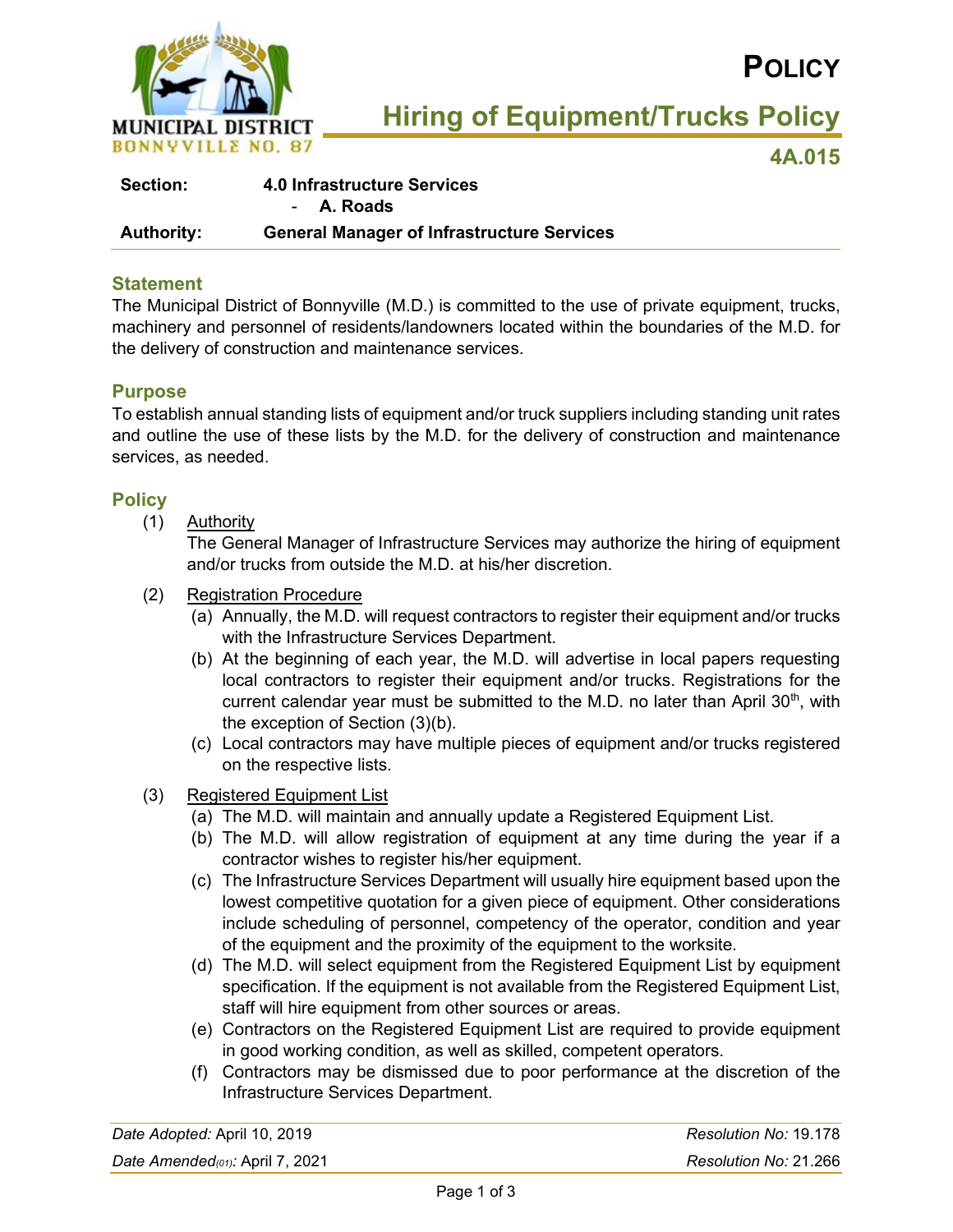

- (4) Registered Truck List
	- (a) The M.D. will maintain and annually update a Registered Truck List.
	- (b) The Infrastructure Services Department will usually hire trucks based upon the lowest competitive quotation for a given unit. Other considerations include scheduling of personnel, competency of the operator, condition and year of the truck and the proximity of the unit to the worksite.
	- (c) The Infrastructure Services Department will select trucks from the Registered Truck List by truck specification. If trucks are not available from the Registered Truck List, staff will hire trucks from other sources or areas.
	- (d) Contractors on the Registered Truck List are required to provide trucks in good working condition, as well as skilled, competent operators.
	- (e) Contractors may be dismissed due to poor performance at the discretion of the Infrastructure Services Department.
- (5) Registered Truck List for Annual Gravelling Program
	- (a) The M.D. will maintain and annually update a Registered Truck List for the Gravelling Program.
	- (b) The Infrastructure Services Department will usually hire trucks based upon the lowest competitive quotation for a given unit. Other considerations include scheduling of personnel, competency of the operator, condition and year of the truck and the proximity of the unit to the worksite.
	- (c) The Infrastructure Services Department will select trucks from the Registered Truck List by truck specification. If trucks are not available from the Registered Truck List, staff will hire trucks from other sources or areas.
	- (d) The M.D. may issue a 'Request for Proposals' to be posted on Alberta Purchasing Connection (APC) to determine the most cost effective means to complete the required work.
	- (e) Trucks employed for the gravelling program will be paid by the loaded tonne/mile.
	- (f) Trucks required for the gravelling program must be belly dump or clam dump trucks.
	- (g) The M.D. will be responsible for the assignment of trucks to the work.
	- (h) Trucks shall meet all safety regulations as stipulated under the Occupational Health and Safety Act. Truck operators must be skilled, qualified and competent.
	- (i) All trucks shall follow the designated haul routes as laid out by the M.D.
- (6) Certification of Recognition (CoR)
	- (a) To be eligible to perform work on an M.D. worksite a contractor must be prequalified using the Contractor Health and Safety Pre-Qualification Evaluation and hold a CoR governed through Alberta Partnerships in Injuries Reduction (PIR) or equivalent certification acceptable by the PIR Program.
	- (b) Contractors may be eligible to perform work for the M.D. without a CoR or equivalence if all of the following conditions are met:
		- (i) The affected General Manager approves the variance;
		- (ii) All work is directed by an Employer (i.e. contractor) that holds a valid CoR or CoR equivalence that is appropriate for the type of work;

| Date Adopted: April 10, 2019             | Resolution No: 19.178 |
|------------------------------------------|-----------------------|
| Date Amended( $\sigma$ 1): April 7, 2021 | Resolution No: 21.266 |